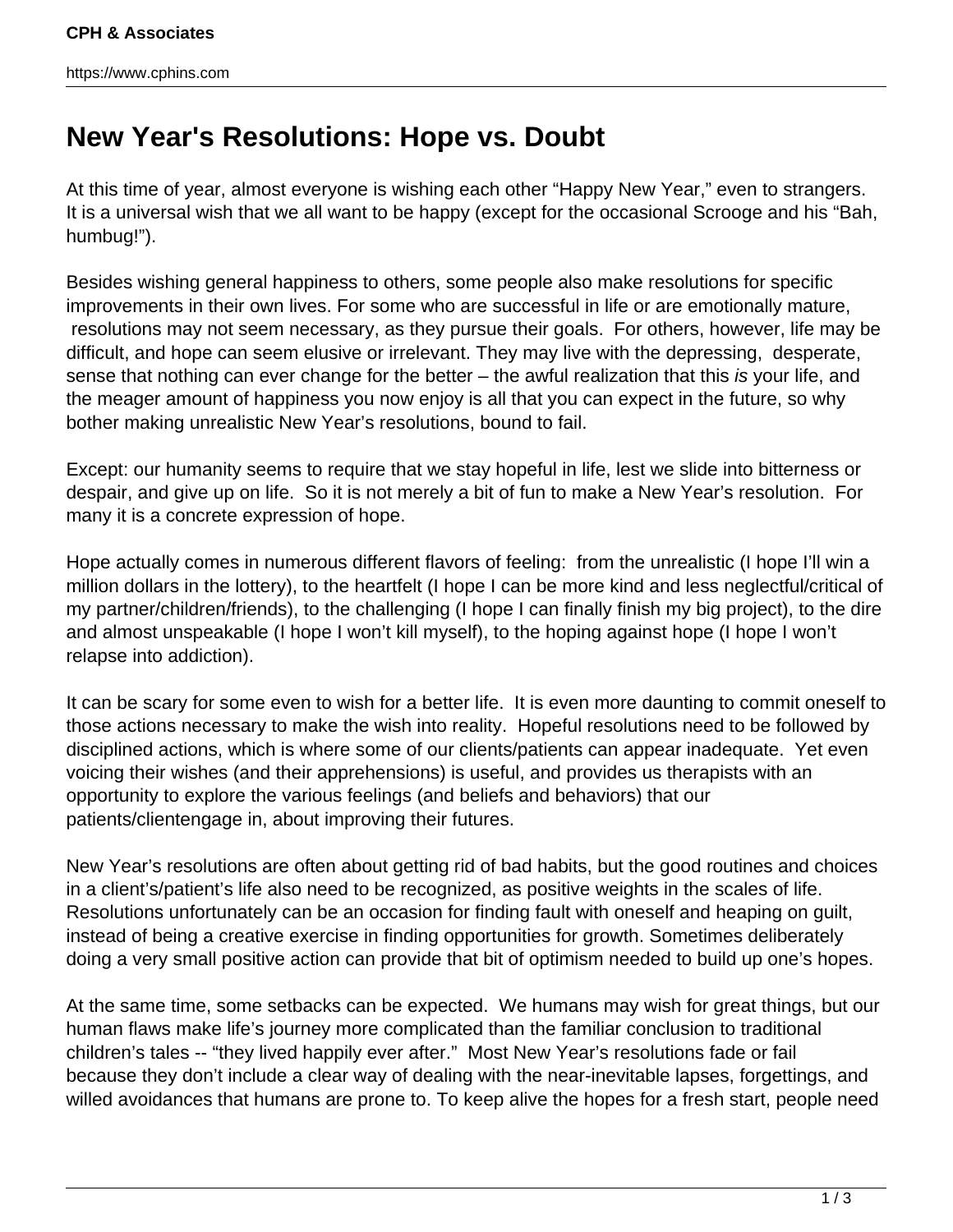## **CPH & Associates**

https://www.cphins.com

three things: (1) a conscious expectation that slips will occur, naturally; (2) a prepared, rehearsed reminder that one slip does not invalidate the resolution, and that one can start over again the next day; (3) a willingness to praise oneself when one does renew the resolution's focused activity.

As therapists, it is often appropriate at New Years to ask our patients/clients: How would you like this new year to resemble or be different from the previous year? Our next words will be guided by their answer, whether it be optimistic, ambivalent, pessimistic, or evasive. New Years is the time when a client's/patient's formative past, recent present, and future imagining all come together – a confluence of all the implications of Time and how we hope to use it, given our experiences to date. When the calendar changes from the year now past to the next one beginning, everyone is alert to this special event, so it is a natural season to step back and look at the big picture of a person's life. This is the prime time to make a review (of past behaviors and attitudes), then reflect (on present feelings and beliefs), and finally resolve (to translate hopes into actions).

Generally, we believe that everyone has a hope of betterment buried somewhere within them. Sometimes it can feel threatening to mention even in a therapy session. But we are trained in ways of facilitating the verbalization of the difficult. Perhaps it comes as a faint day (or night) dream, or perhaps as a guided fantasy, e.g., of being granted three wishes at the invitation of the Good Fairy as she waves her magic wand. Sometimes it takes daring to imagine something that seems impossible to have – which is where we therapists can help, in the emergence of a hope, something fragile and vulnerable, yet so important.

Making a New Year's resolution is all about keeping hope alive.

## **Article written by Guest Author, David C. Balderston, Ed.D., LMFT**